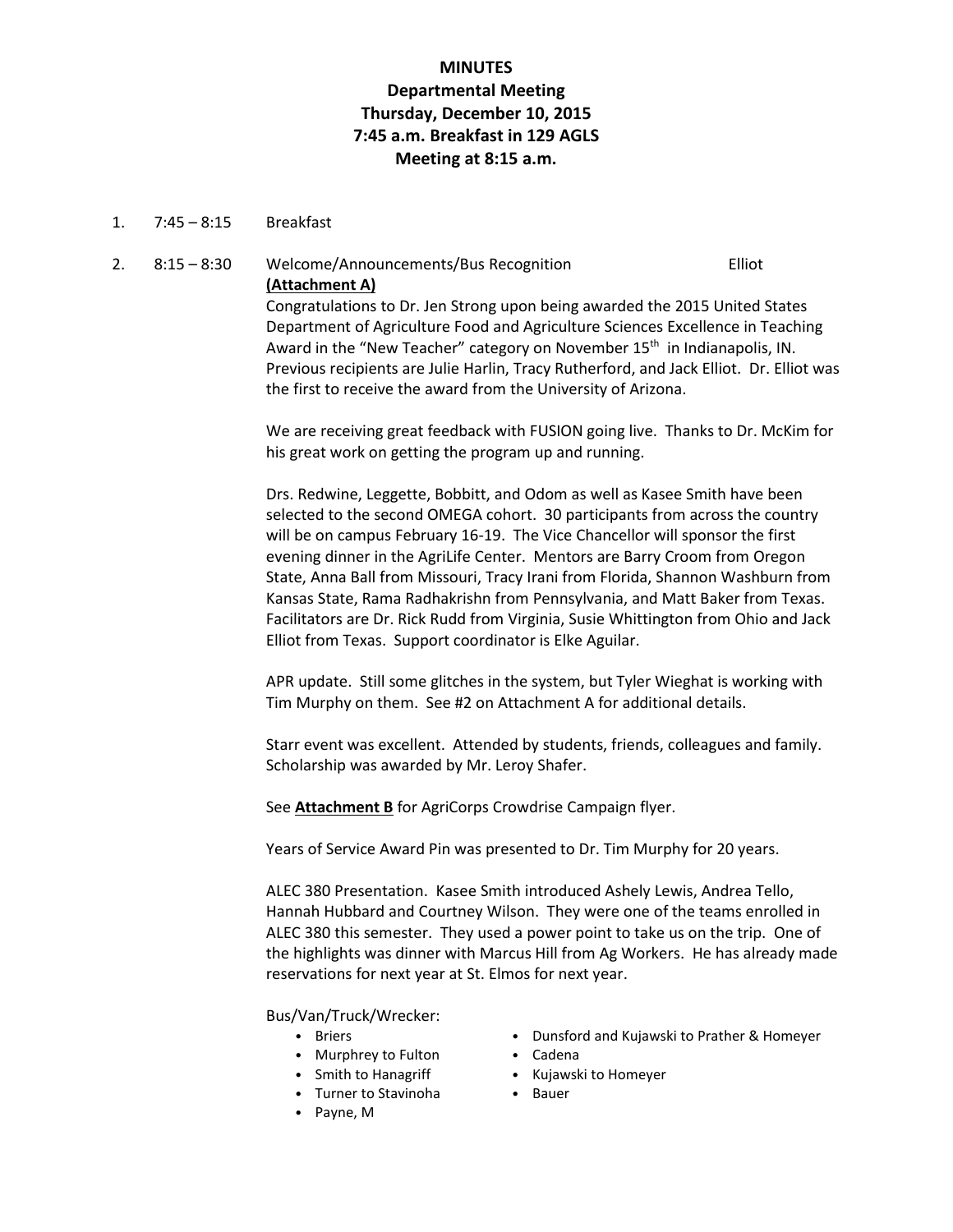2. 8:30 – 8:40 Update on Alumni Relations/Development Kujawski Both Boards are full with 12 on each board. Jim Jennings and Steven Lastovica are the two most recent additions. Both Boards will be on campus April 7 and 8. While here they will attend the annual Awards Reception and also would be available to guest speak in classes. Jenna has block ATM stickers if you need them. The Web Committee will no longer meet on a regular basis – but as needed. 3. 8:40 – 8:50 ALEC Academic Program Review Elliot/King April 2-5, 2017 4. 8:50 – 9:00 IT Search Update and Social Media Report Strong/Homeyer Fourteen applications were reviewed. Three candidates were interviewed on December 9. One candidate was identified as being a good fit for the position. Dr. Elliot is approaching that candidate with an offer. Megan Homeyer distributed a handout **(Attachment D)** showing activity on our sites. She is still looking for content submissions. Videos do better than word or link. Cell phone videos are perfectly acceptable. 5. 9:00 – 9:15 Associate Head Reports Rutherford/Murphy/Cummings **Undergraduate – Rutherford (Attachment E)** Problems with schedules. Remember to verify your time, location, and # of seats. 65% of room capacity is needed or room will be cancelled. Remember that all 289, 380, and 489 courses must be submitted to the curriculum committee for approval. Odom is the chair of that committee. Dr. Elliot announced that summer funds will be available this summer. No budget or process for requesting funds is available at this point. If you are being paid to teach a course – you must teach it – not a teaching assistant. Syllabus update. All those submitted were hit for not having the correct URL Honor Code and not having the updated ADA statement. Study Abroad due date is February 1. Application is on our website. Remember that all requests for food purchase has to have an approved form before it can be ordered. **Graduate – Murphy (Attachment F).** No graduate faculty meeting this month. Registration will close on December  $17<sup>th</sup>$  at 5:00 p.m. for the Winter Break and reopen on January 4<sup>th</sup>. Final grades for degree candidates are due on December 17<sup>th</sup> at 6:00 p.m. COALS/ALEC commencement is December 18<sup>th</sup> at 9:00 a.m. Valerie McKee announced the new AGSS officers for the Spring. Kelby McCorkle is President, Megan Homeyer is Vice President, Katlin Keppler is Secretary and Justin Walker is Treasurer. Dr. Elliot thanked Valerie for her service this semester.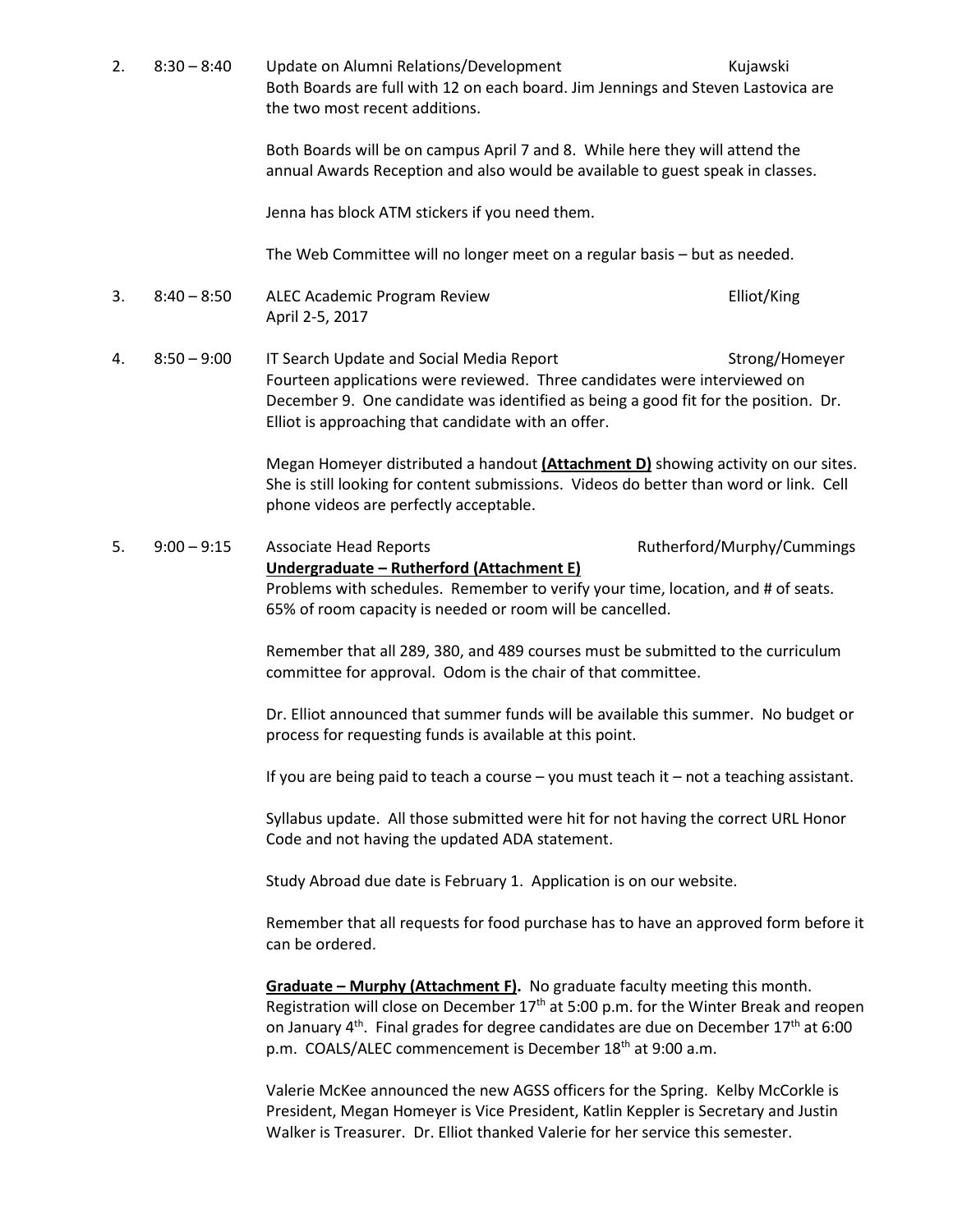Valerie also thanked everyone who helped with The Bridge Ministries Christmas Tree. There are still a few ornaments to be claimed on the tree.

**Extension – Shackelford (Attachment G).** Dr. Shackelford announced that 105 new agents were trained recently. There are 570 total agents in Texas so this brings a whole new group in.

**OTHER** David Turner thanks everyone for help with the recent Peer Advisor Food Drive. Food has been delivered. He hopes the group will have additional service opportunities in the future.

### **Travel Request Form Deadlines**

Domestic (30 days prior to trip): e.g., travel February 1, 2016 due by January 1, 2016 International (60 days prior to trip): e.g., travel March 1, 2016 due by January 1, 2016

### **Upcoming Events**

SAAS, February 5-9, 2016 OMEGA II, February 16-19, 2016 AIAEE, April 4-9, 2016 ALEC APR, April 2-5, 2017

### **Upcoming Departmental Meetings**

**(All meetings in 129 AGLS)** January 11 @ 9:00 am February 11 @ 2:00 pm March 9 @ 9:00 am April 12 @ 2:00 pm May 11 @ 9:00 am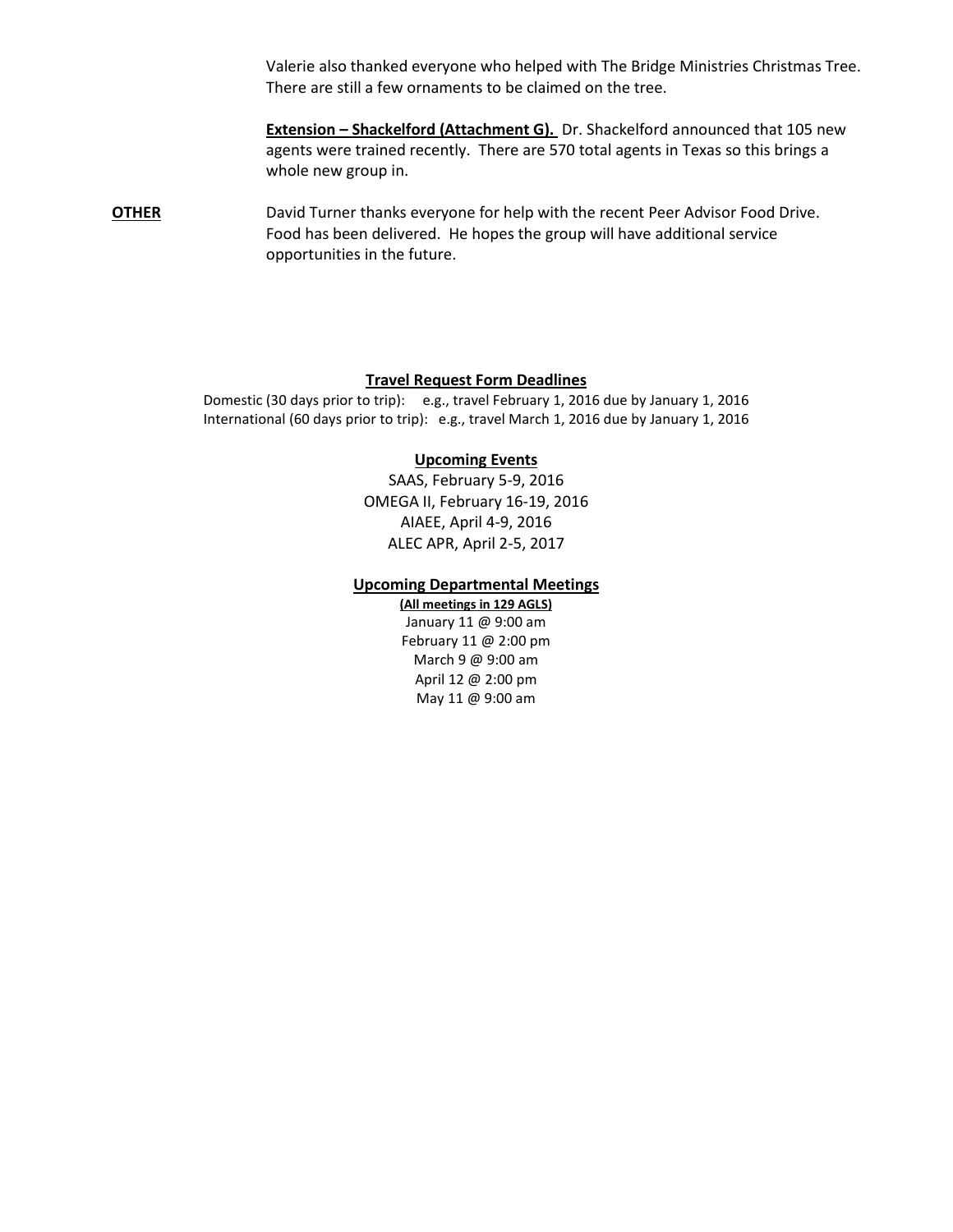# ALEC Departmental Meeting December 10, 2015

- 1. Congratulations, Thank You, and Welcome
	- a. Congratulations to **Paul Pope** and **Dr. Scott Cummings** for being part of the team that won the Texas A&M AgriLife Extension Superior Service Awards – Team Category: *Texas Well Owner Network*; and to **Dr. Darrell Dromgoole** for being part of the team that won in the Diversity Category: *Roscoe Collegiate 4-H Program*
	- b. Congratulations to **Drs. Redwine, Leggette, Bobbitt,** and **Odom**, and **Ms. Kasee Smith** on being selected to the second OMEGA cohort.
		- i. Purpose: To improve the viability of agricultural education, leadership, communications, and extension within the university system.
		- ii. 30 participants from across the country will be in College Station from February 16-19 working with 6 mentors: Barry Croom (Oregon State), Anna Ball (Missouri), Tracy Irani (Florida), Shannon Washburn (K-State), Rama Radhakrishna (Penn State), and Matt Baker (Texas Tech).
	- iii. Drs. Rick Rudd (Virginia Tech), Susie Whittington (Ohio State), and **Jack Elliot** are the OMEGA II facilitators.
	- iv. Elke Aguilar is the OMEGA II coordinator.
	- c. See the back side of this page.
- 2. 2015 APR
	- a. Before the end of the semester, I am asking all faculty to schedule a 5 minute appointment with Tanya to verify your grant and funding balances.
	- b. In addition, please log into the Merit Self Report site during November or December to ensure that you have access to your data.
	- c. Due to our administration moving their review of our department to January (they started this in 2013), your input into our data base must be completed by January 11 and any edits must be made by January 18 (our Department report is due January 20).
	- d. Elke, Clarice, and Tanya are getting up-to-date with their input (although there will be additional information that they enter between now and January 11).
	- e. Tyler Wieghat is monitoring the site.
	- f. As has been our operational procedure the past five years, merit decisions (if there is merit this year) will be made once the edits are done on January 18.
	- g. Therefore, please ensure that your entries are reflective of your 2015 efforts.
	- h. Faculty APR meetings will be scheduled starting February 10.
- 3. Elliot's Development Visits
	- a. 11/30 Jim Jennings, Amarillo
	- b. 11/30 Galen Chandler, Amarillo
	- c. 12/08 Stephen and Sandra Lastovica, Temple
- 4. Grant Management 101(should provide 3 out of 4 of these to the Department meaning faculty become managers or facilitators of the grants).
	- a. Salary Savings (100% to Department [50% Department] and PIs [50%] restricted discretionary)
	- b. Indirect (40% to be split 60/40 between Department and PIs discretionary)
	- c. Personnel (project director, support staff, GTAs, etc.)
	- d. Operations (e.g., travel, supplies, copying, printing, etc.)
	- e. Funded:
		- i. *Neuhaus-Shepardson Faculty Development Grant.* Tim Murphy. \$2,000
	- ii. *Neuhaus-Shepardson Faculty Development Grant*. Jennifer Strong. \$2,000
- 5. Dutch treat lunch with Dr. E. Contact Debbie King to schedule and leave a contact number (for rescheduling): December 10, 11, 14, 15, 21, & 22; January 11, 12, 14, 15, 19, 21, 22, 25, 26, & 27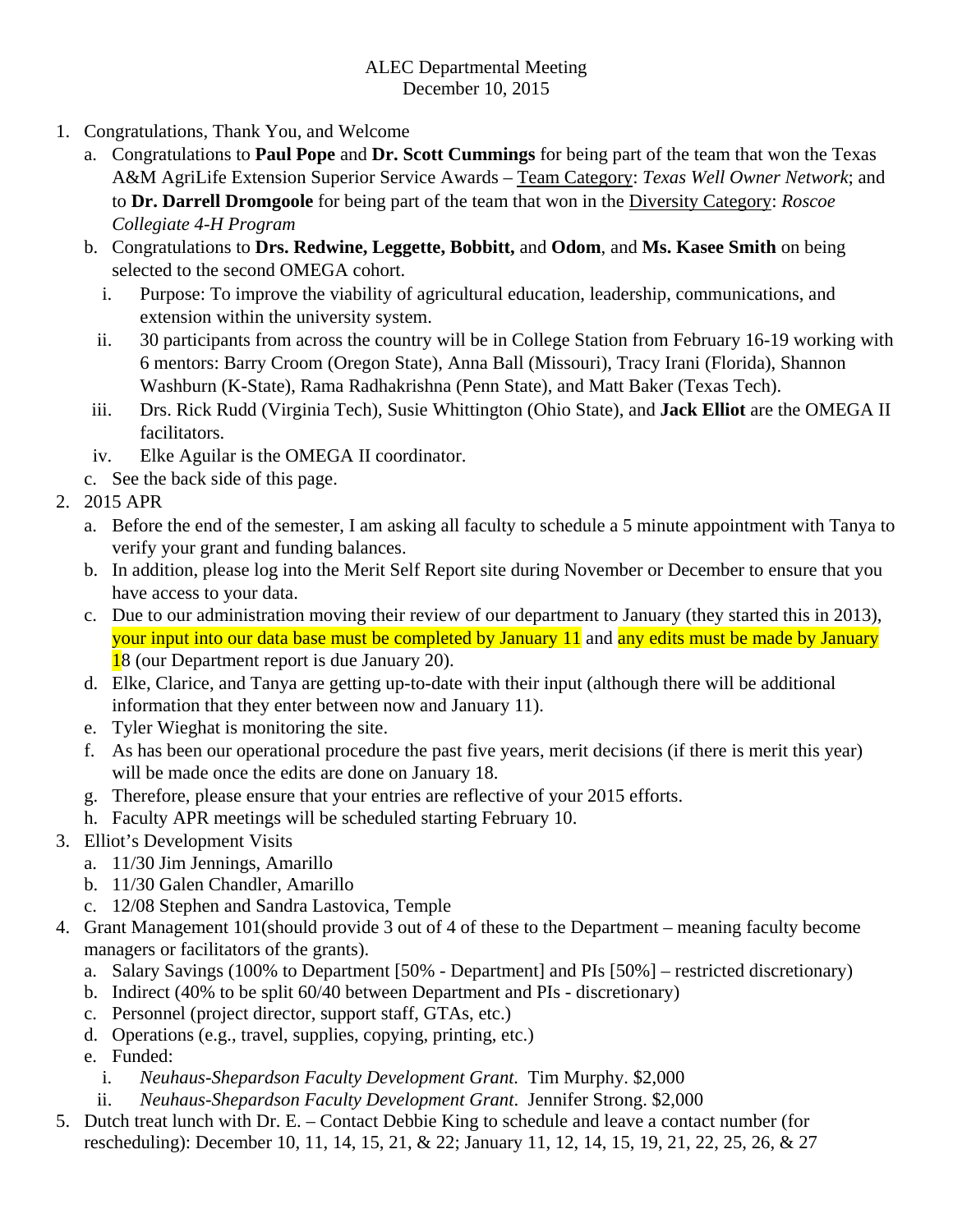

A few weeks ago, we were able to pull off one of the biggest surprises EVER -- honoring Dr. Douglas Perret Starr with an endowed scholarship in his name at a surprise 90th birthday party celebration. Hundreds of former students, friends, colleagues and family kept the secret for months by silently contributing to the scholarship and making plans to be in Aggieland on Nov. 13.

Congratulations to Dr. Jen Strong on receiving a 2015 United States Department of Agriculture Food and Agriculture Sciences Excellence in Teaching Award in the "New Teacher" category on November 15 in Indianapolis, IN. A \$2,000 award is designed to support and strengthen instructional programs.





It may be just the DJ's voice you hear on the radio, but it's also what happens behind the scenes – from sales and marketing, to programming, promotions and engineering – that makes the radio industry a dynamic and exciting field to enter, says Texas A&M University Professor Billy McKim, whose radio program offers cutting-edge broadcast education.

Housed in the Department of Agricultural Leadership, Education and Communications (ALEC), the radio program is open to all majors and provides a level of real-world experience that, says McKim, is invaluable to help students break into the competitive broadcast industry.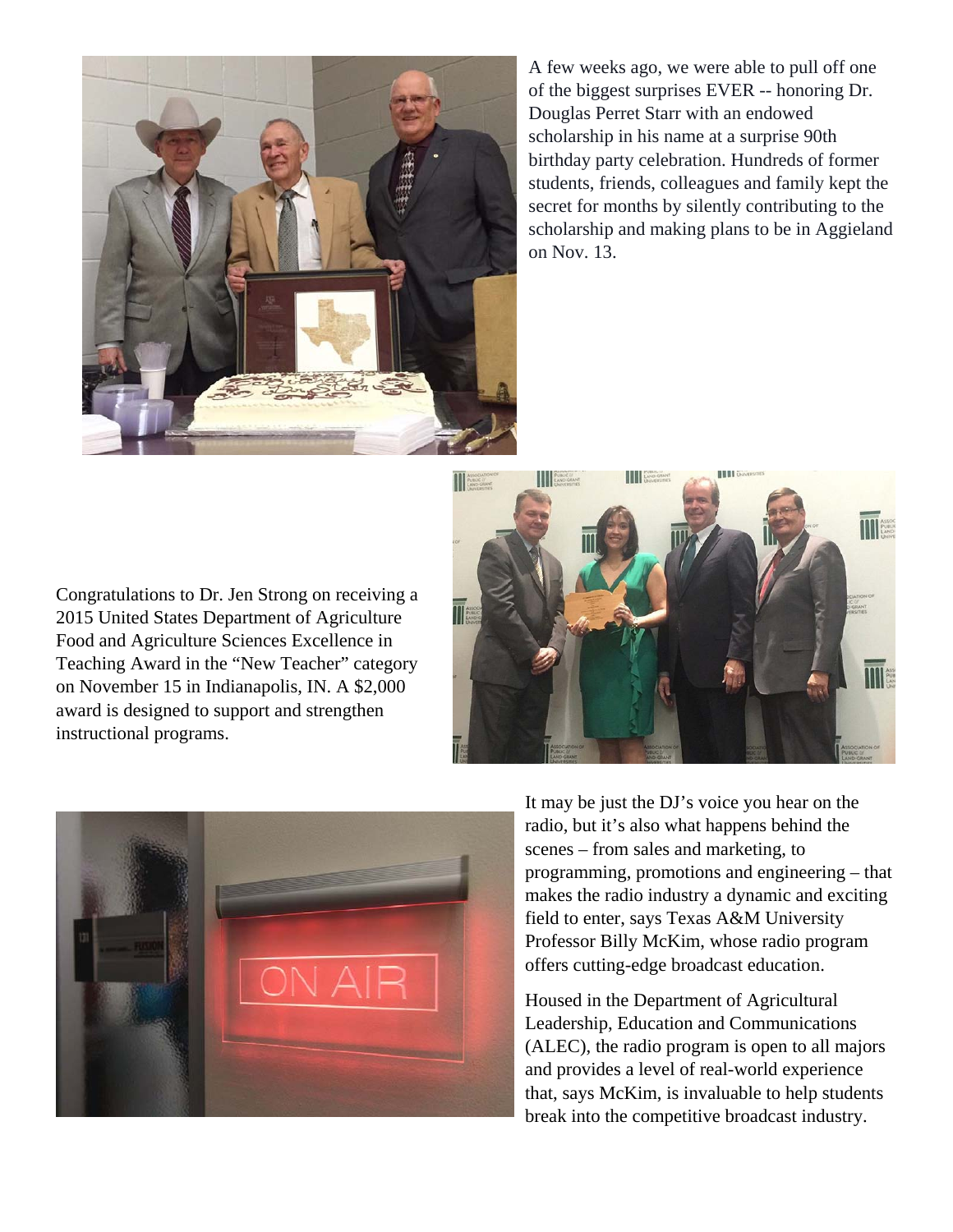### Greetings from Ghana!

I wanted to give a quick update about AgriCorps' CrowdRise campaign. With just over a week to go, 63 donors have given \$10,565, so thank you for generously supporting the creation of 4-H and Future Farmer chapters, as well as food security through sustainable agricultural education!

But now, thanks to a generous donor, your gifts go even further, with **every donation matched up to our \$30,000 goal through December 17.** If you've already donated, congratulations! Your generosity has been doubled. If you've been waiting, now is the perfect time to support AgriCorps with your tax-deductible donation at www.crowdrise.com/supportanACM.

Your \$10 gift is now like \$20 and supports two agriscience classes, and your doubled \$50 donation now supports training for local teachers:

| \$10         | One agriscience class                         |  |  |  |  |
|--------------|-----------------------------------------------|--|--|--|--|
| <b>S25</b>   | <b>One 4-H/Future Farmers meeting</b>         |  |  |  |  |
| \$100        | <b>Community teacher training</b>             |  |  |  |  |
| <b>\$150</b> | 4-H/Future Farmers officer<br>leadership camp |  |  |  |  |
| <b>\$350</b> | Weekend training for local farmers            |  |  |  |  |
| <b>S500</b>  | Livestock enterprise project                  |  |  |  |  |
| \$1,000      | School garden enterprise project              |  |  |  |  |
| \$5,000      | Crop science enterprise for a season          |  |  |  |  |
| \$30,000     | <b>Support an ACM for a year</b>              |  |  |  |  |

### **Thanks for supporting AgriCorps! Check out what great work your donation can support:**

John Romo, an Agricultural Education former student, was inducted as "Nkosuohene", a sub-chief title part of the customary Akan chieftaincy in Adarkwa, Ghana. Thanks again, and happy holidays!

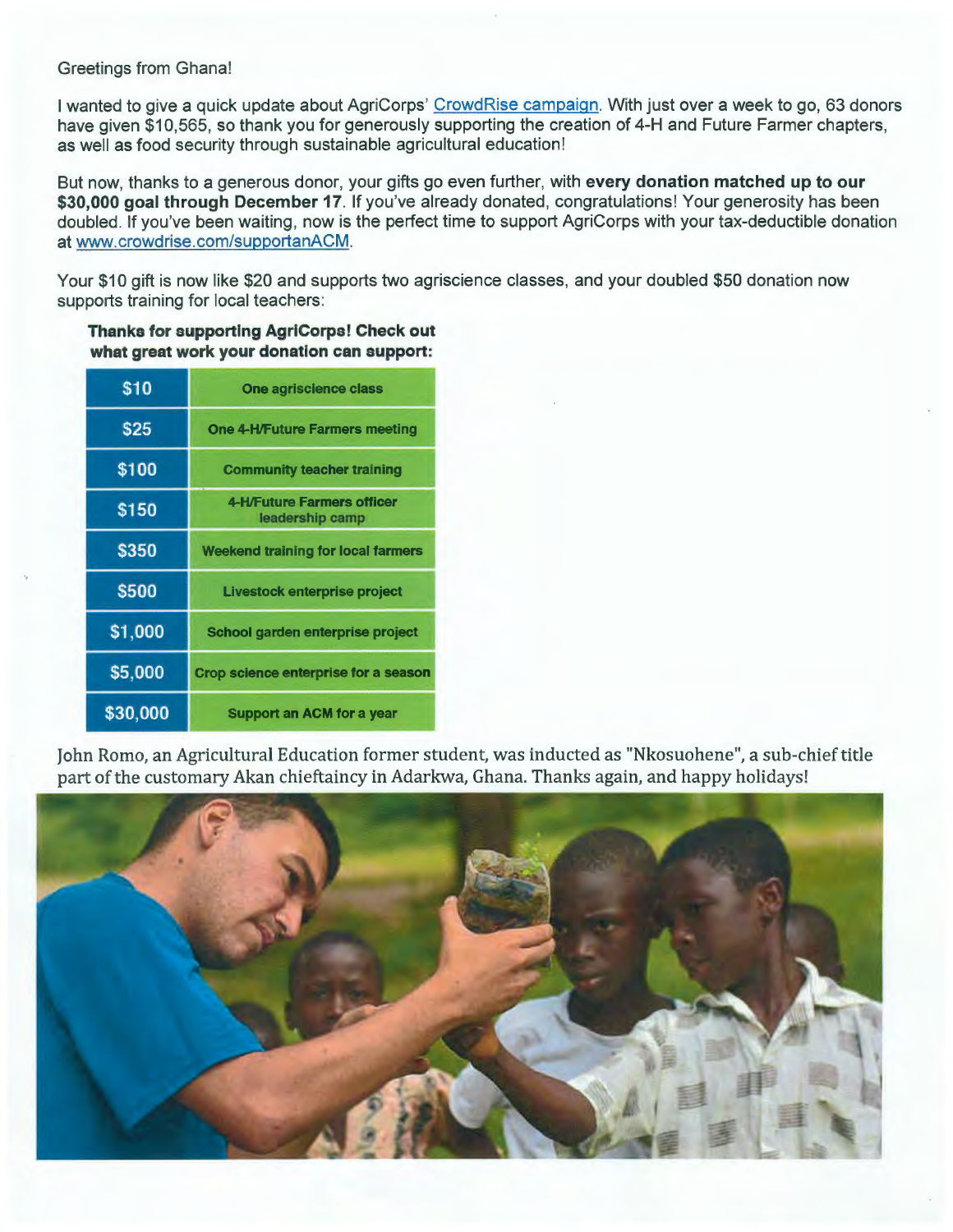# ALEC Social Media

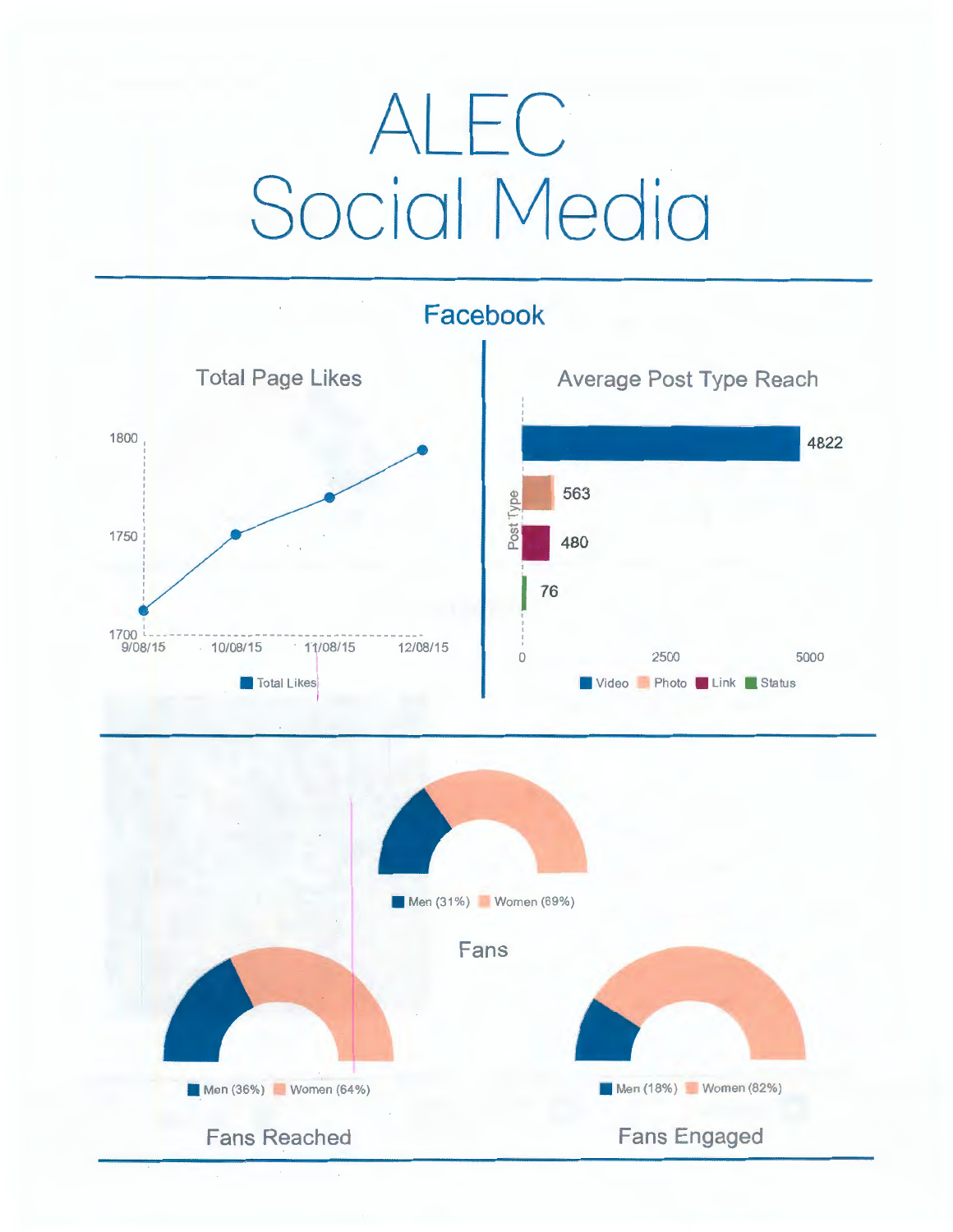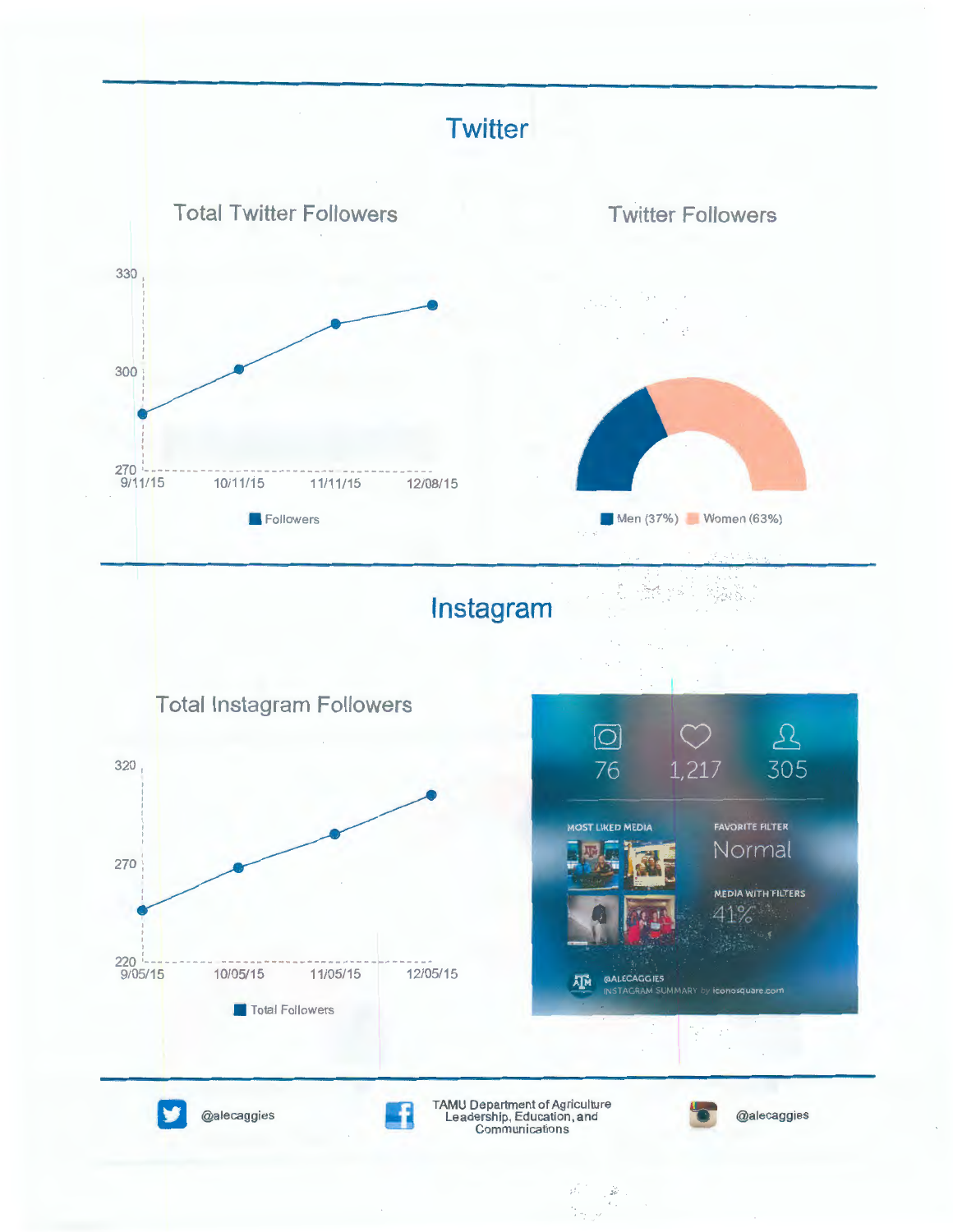# **Report** Undergraduate Faculty Meeting Thursday, December 10, 2015, 8:15 a.m. AGLS 129

1. Summer and Fall 2016 Schedules

a. Class schedules will come out in late January. Kristina is handling the schedule and Elke is administratively handling rooms. If you need changes to time or classroom space based on the Summer 2015 and Fall 2015 courses, please share that information early.

b. All 489, 380, or 289 courses must be submitted to the curriculum committee for approval

c. Dr. Elliot was informed on Monday that summer funds will be available for teaching. We do not know the amount or the process for requesting those funds; however, all decisions will be made based on time to



### d. Compliance 2015

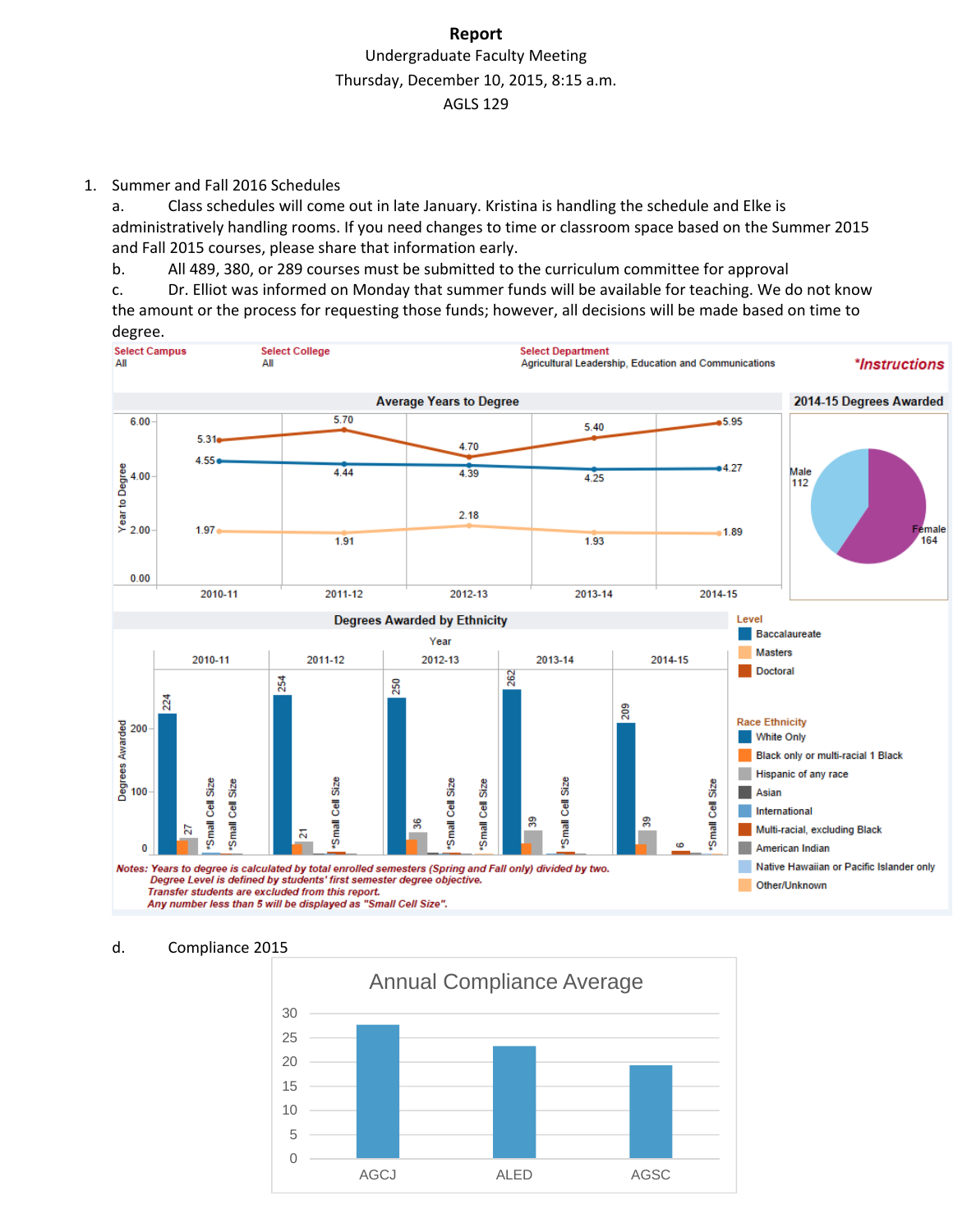





- 2. Syllabus Updates
	- a. Honor Code update url on all syllabi
	- b. Disability Services update statement

The Americans with Disabilities Act (ADA) is a federal anti‐discrimination statute that provides comprehensive civil rights protection for persons with disabilities. Among other things, this legislation requires that all students with disabilities be guaranteed a learning environment that provides for reasonable accommodation of their disabilities. If you believe you have a disability requiring an accommodation, please contact Disability Services, currently located in the Disability Services building at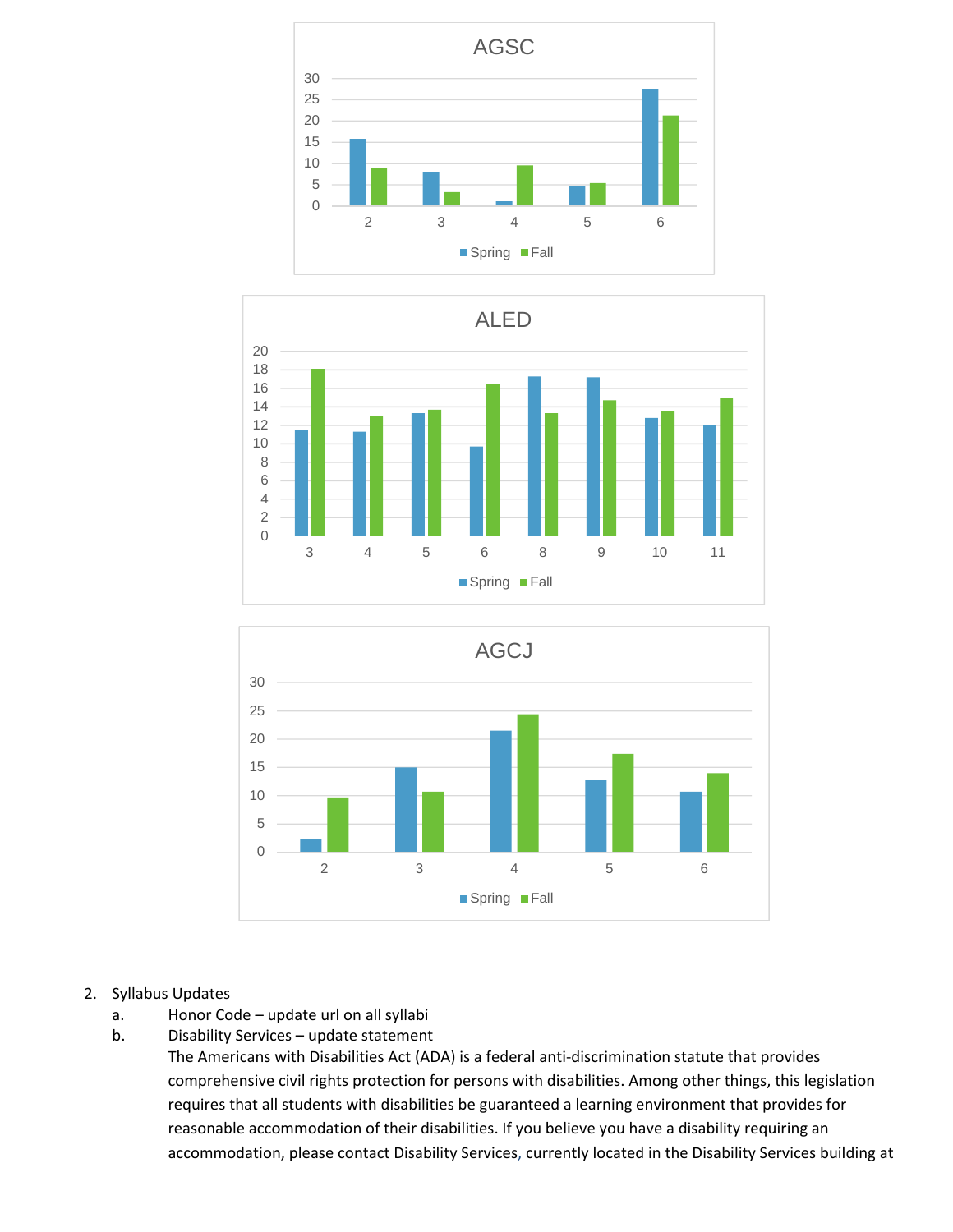the Student Services at White Creek complex on west campus or call 979‐845‐1637. For additional information, visit http://disability.tamu.edu.

- c. Attendance and Late Work Policies
- 3. HIE Study Abroad application for funds February 1, 2016

## **Links to Remember**

Travel away from campus for all students, https://studentactivities.tamu.edu/app/form\_travel

## **Upcoming Dates to Remember**

Change of Major for AGCJ, ALED, USAL – LED due March 10

AGCJ Workgroup Retreat December 16, 10:00 a.m., AGLS 132

AGSC December Workgroup Meeting December 16, 9:00 a.m., AGLS 255

## **Travel Request Form Deadlines**

Domestic (30 days prior to trip): e.g., travel February 1, 2016 due by January 1, 2016

International (60 days prior to trip): e.g., travel March 1, 2016 due by January 1, 2016

| <b>ALEC Undergraduate Curriculum Committee Deadlines</b> |                  |                                          |                        |                               |                              |                                      |                              |  |
|----------------------------------------------------------|------------------|------------------------------------------|------------------------|-------------------------------|------------------------------|--------------------------------------|------------------------------|--|
| Dept.<br>Comm<br><b>Deadline</b>                         | Dept.<br>meeting | College<br><b>UPC</b><br><b>Deadline</b> | College UPC<br>meeting | <b>UCC</b><br><b>Deadline</b> | <b>UCC</b><br><b>Meeting</b> | Faculty<br>Senate<br><b>Deadline</b> | Faculty<br>Senate<br>Meeting |  |
| 11/30/15                                                 | 12/14/15         |                                          |                        | 1/22/16                       | 2/5/16                       | 2/15/16                              | 3/14/16                      |  |
| 1/4/16                                                   | 1/11/16          | 1/28/16                                  | 2/4/16                 | 2/19/16                       | 3/4/16                       | 3/14/16                              | 4/11/16                      |  |
| 1/25/16                                                  | 2/8/16           | 2/25/16                                  | 3/3/16                 | 3/18/16                       | 4/1/16                       | 4/11/16                              | 5/9/16                       |  |
| 2/29/16                                                  | 3/14/16          | 3/24/16                                  | 3/31/16                | 4/22/16                       | 5/6/16                       | 5/9/16                               | 6/13/16                      |  |
| 3/28/16                                                  | 4/11/16          | 4/28/16                                  | 5/5/16                 | 5/20/16                       | 6/3/16                       | 6/13/16                              | 7/11/16                      |  |
| 4/25/16                                                  | 5/9/16           | 5/26/16                                  | 6/2/16                 | 6/17/16                       | 7/1/16                       | 7/11/16                              | 8/8/16                       |  |
| 5/31/16                                                  | 6/13/16          | 6/23/16                                  | 6/30/16                | 7/22/16                       | 8/5/16                       | 8/8/16                               | 9/12/16                      |  |

The college's Undergraduate Program Council meets the first Thursday of each month. Agenda items are due the Thursday the week before the meeting. Dawn Kerstetter posts the agenda items prior to the meeting at http://agrilife.org/collegecouncils/gpc/upc/ .

The deadline for the 2016‐17 Catalog will require items to have Faculty Senate approval by the December 2015 meeting. A representative from the program/course should plan to be present for the College, University and Faculty Senate meetings to answer any questions about the course or other curriculum change going before those groups.